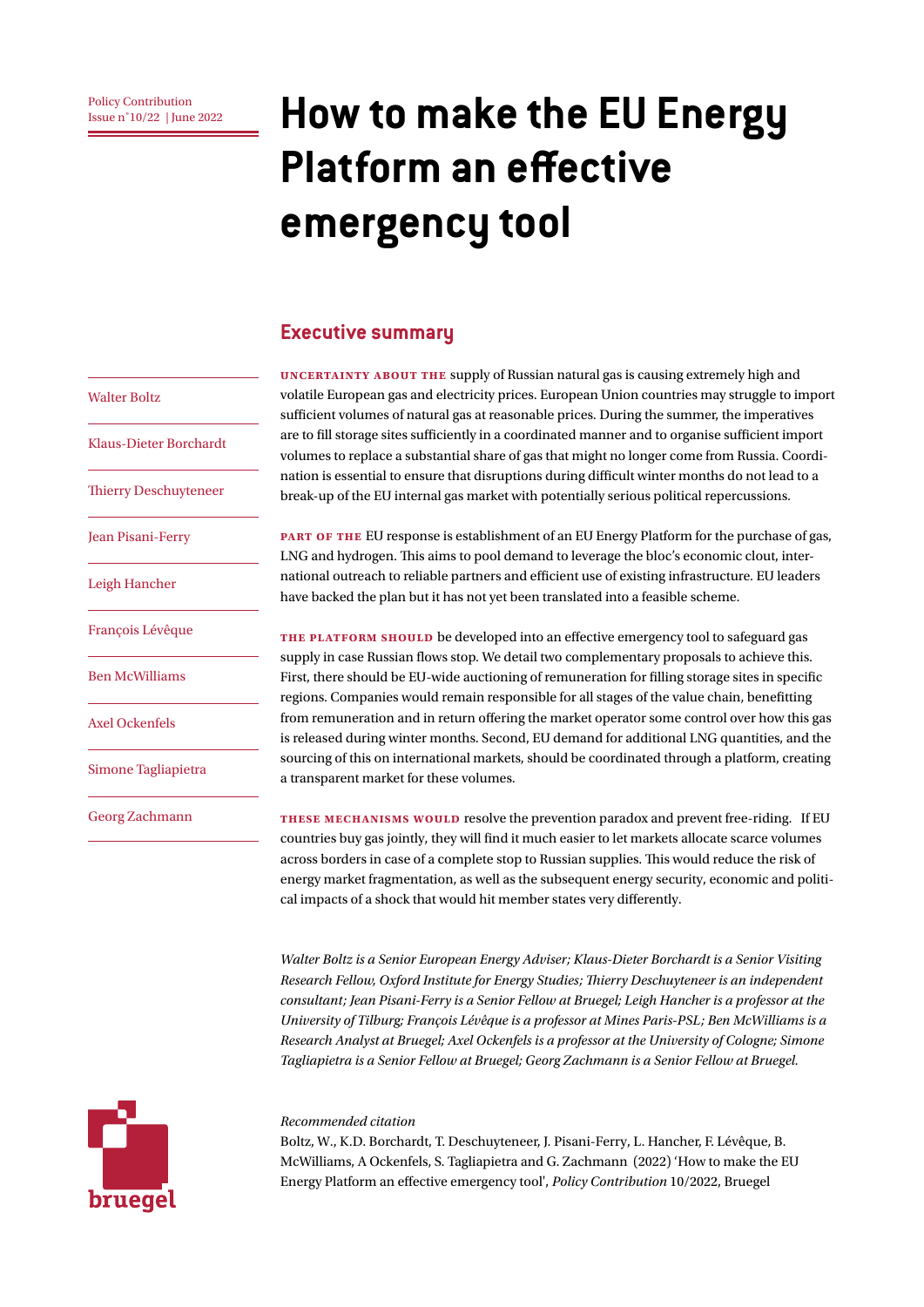In the aftermath of Russia's invasion of Ukraine in February 2022, the European Union established an EU Energy Platform for the purchase of gas, LNG and hydrogen (hereafter, EU Platform). The idea is not new. Joint gas procurement was one of the flagship initiatives of the EU Energy Union back in 2015 (European Commission, 2015). It didn't succeed, but joint procurement of COVID-19 vaccines in 2020 was more successful and has inspired the EU Platform. The EU Platform could become an effective emergency tool to safeguard Europe's security of gas supply in case of a sudden interruption of Russian gas flows, but policymakers need to address challenges to make it work.

# **1 The inception and early development of the EU Platform**

In March 2022, the European Commission proposed to coordinate EU gas storage refilling operations through a joint EU Platform in order to "*ensure security of supplies on favourable conditions for all buyers across the EU*" (European Commission, 2022a). The plan detailed three potential areas of intervention:

- *Demand pooling* to maximise leverage to attract reliable supplies from global markets and at stable prices;
- *International outreach* to gas partners and markets, including the main liquid natural gas (LNG) exporting and importing countries, and then broadening this to renewables and green hydrogen;
- *Efficient use of EU gas infrastructure* to maximise absorption of LNG imports and to secure storage refilling.

In terms of governance, the Commission envisaged itself leading a negotiation team to hold talks with gas suppliers, with the support of a steering board composed of EU country representatives. This structure would be modelled on that set up for COVID-19 vaccine procurement.

EU leaders backed the initiative, on the basis that it would be voluntary and open to Western Balkan countries, and to Georgia, Moldova and Ukraine<sup>1</sup>. While the three areas of intervention were confirmed, the governance of the initiative was scaled down, with the Commission's role turning from the initially-proposed lead of a joint negotiation team to lighter coordination of ongoing EU initiatives.

In May, the Commission provided further details (European Commission, 2022b). First, it clarified that the initiative will not touch existing long-term contracts, but would "*identify and aggregate contestable volumes based on expiring long-term contracts as well as flexible volumes under existing long-term gas contracts which could lead to roughly 30-70 bcm* [billion cubic metres] *of demand in the short term*". Second, it revived the initial joint purchasing mechanism idea, saying that it would consider developing a voluntary initiative, either as a "*joint venture or a business-owned entity*" (European Commission, 2022b). On 25 May 2022, the Commission set up a new taskforce within its Directorate-General for Energy, with the aim of providing support to the EU Platform<sup>2</sup>.

These early developments illustrate the difficulties of defining clearly a purpose for joint procurement that is acceptable to member states, and translating it into a feasible scheme.

2 See [https://ec.europa.eu/commission/presscorner/detail/en/IP\\_22\\_3299](https://ec.europa.eu/commission/presscorner/detail/en/IP_22_3299).

<sup>1</sup> See European Council conclusions of 24-25 March 2022: [https://data.consilium.europa.eu/doc/document/ST-1-](https://data.consilium.europa.eu/doc/document/ST-1-2022-INIT/en/pdf) [2022-INIT/en/pdf](https://data.consilium.europa.eu/doc/document/ST-1-2022-INIT/en/pdf).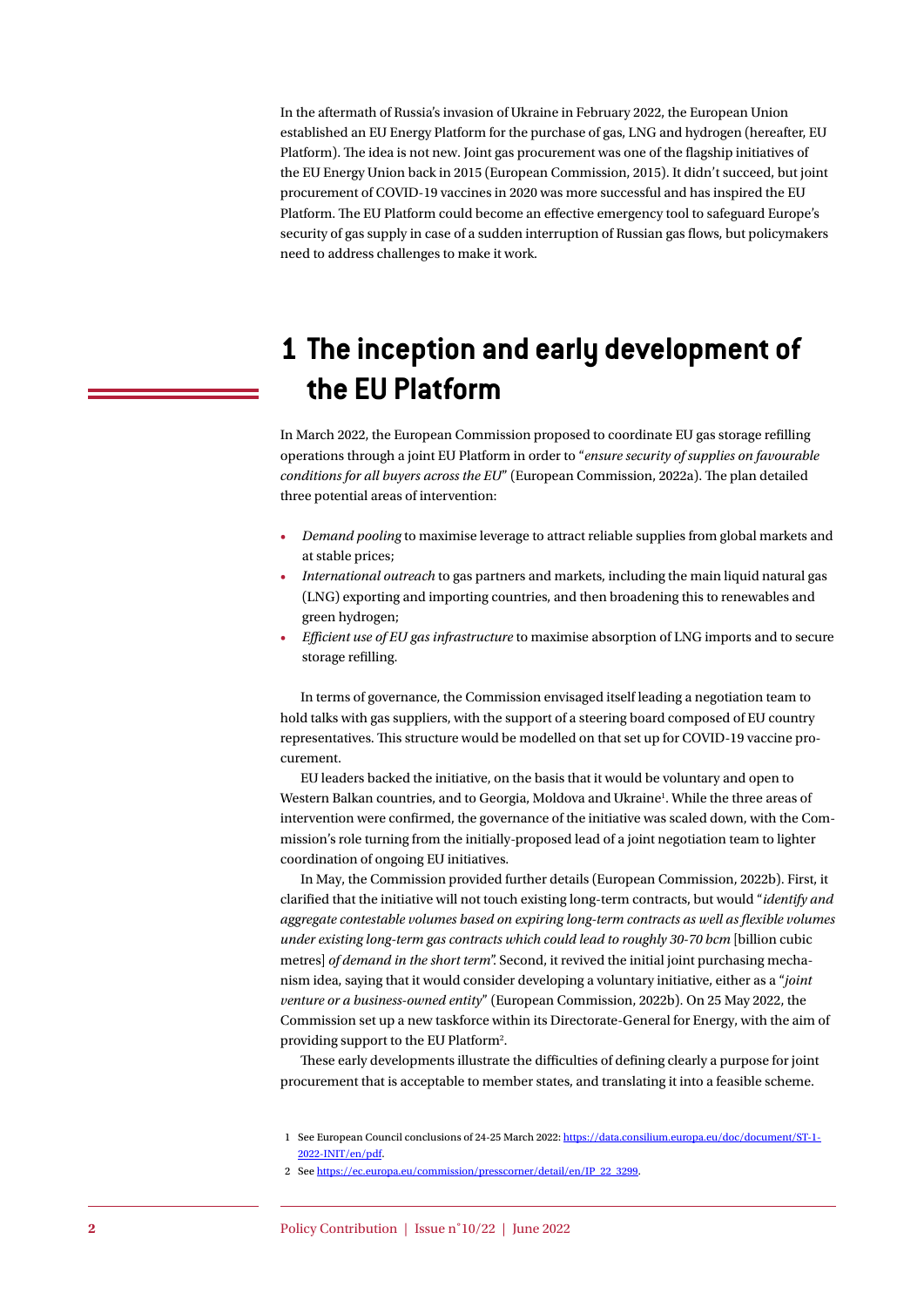Joint gas purchasing could serve different objectives. The first could be to create monopsony power in relation to Gazprom, protecting the European market against the exploitation of Russian market power. More broadly, Europe could act as a monopsony in relation to all gas exporters with significant market power, usually state-dominated national champions<sup>3</sup>. In the shorter-term, coordination between EU countries might also be useful to prevent overbidding (including via political concessions) to secure gas volumes. A joint platform might provide a framework for contracts between foreign and European companies for gas volumes enabled by national and European outreach to foreign governments. Joint procurement might also reduce risk premia for smaller buyers and, finally, some mutualisation of gas import costs might be politically desirable to ensure solidarity in the gas crisis. Not all of these objectives can be delivered by a single instrument.

Given the urgency of the issue, our proposal focuses on developing the EU Platform quickly as an emergency tool to procure gas and to coordinate gas distribution to EU countries in the next few months, in order to prepare for an interruption of Russian gas supplies to Europe. Later on, the EU Platform might be developed further if useful.

# **2 Why is emergency joint gas procurement desirable?**

#### **Ensure storage refilling**

Filling storage facilities to 80 percent (or preferable higher) is essential for the EU to reduce its reliance on Russian gas while meeting winter demand. Thus, an 80 percent target to be reached by each country by 1 November 2022 was set in the European Commission's proposal4 . This year, the EU gas-storage refilling season started a month earlier than usual and has been proceeding at relatively high speed, with storage facilities already 47 percent full by the end of May. While the aggregate progress in filling EU storage facilities was good in May 2022, Figure 1 highlights major problems.

Bulgaria, Hungary and Romania will not meet the EU 80 percent target if they continue at the current speed. Germany, Austria and Slovakia will find it very difficult to fill their storage facilties if gas flows from Russia are stopped.

<sup>3</sup> In an ideal monopsony scenario, Europe might be able to exploit the minimum price each exporter would accept, instead of paying every exporter the price imposed by the last (most expensive) exporter needed to meet demand.

<sup>4</sup> Details can be found here: [https://ec.europa.eu/commission/presscorner/detail/en/QANDA\\_22\\_1937](https://ec.europa.eu/commission/presscorner/detail/en/QANDA_22_1937).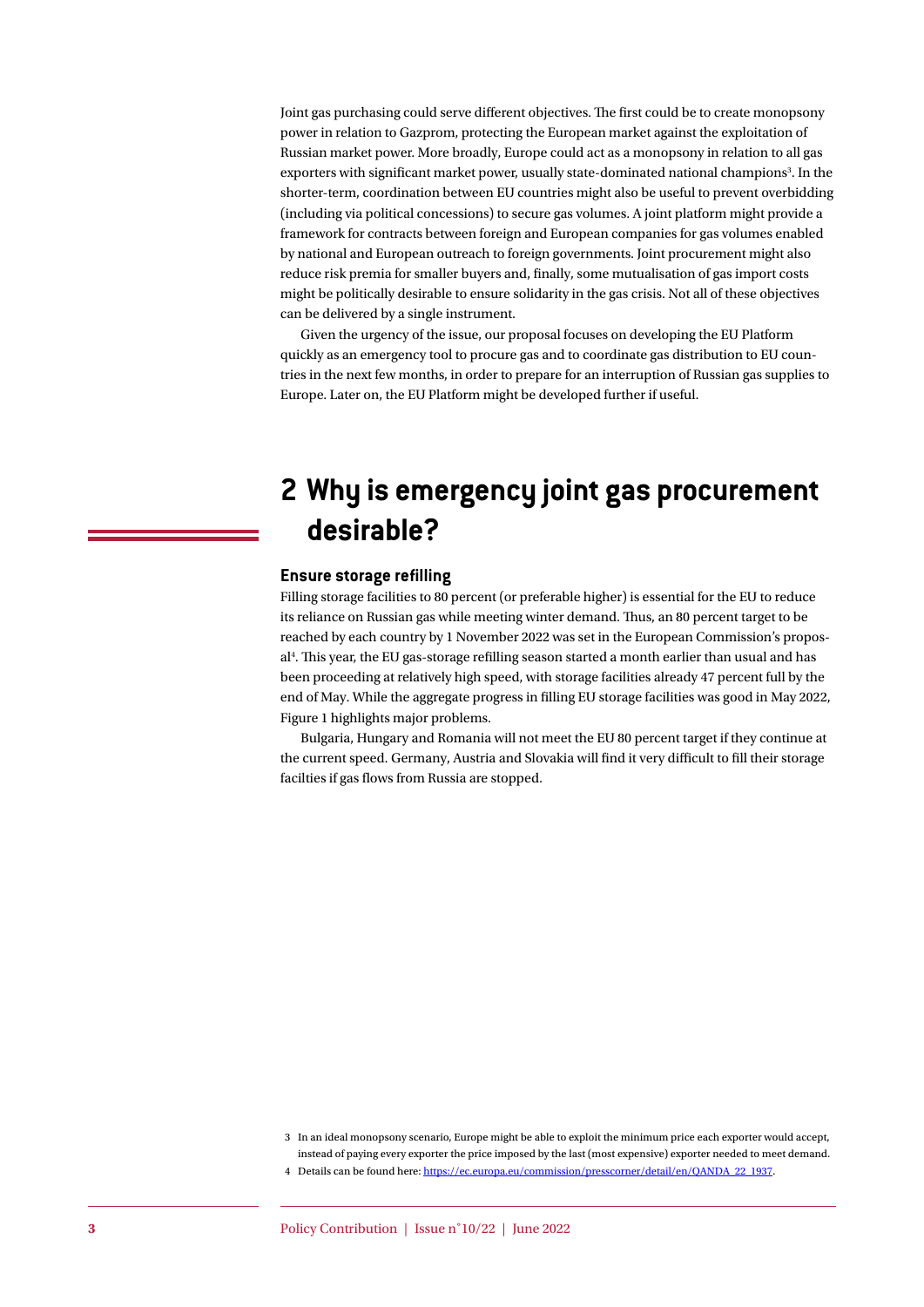

#### **Figure 1: Extrapolation of national gas storage filling levels by 1 October 2022**

Source: Bruegel based on AGSI, ENTSOG. Note: the dotted lines show simple extrapolations from gas storage trends in May 2022; this is likely overly optimistic as injection speed in several previous (more relaxed) years would suggest lower volumes. The red part is the volume that could be attributed to physical gas flows from Russia.

Moreover, gas storage volumes throughout the EU (also in countries without any gas storage, such as Greece) will fall short in case of a full Russian supply disruption (see also ENTSOG, 2022). Hence, market players face a dilemma: when they prepare for a politically-induced disruption that does not materialise they lose money; and if they do not prepare they might not have enough gas to supply their customers. The situation becomes a fullfledged prevention paradox when considering that the risk of Russia (threatening to) cutting the supply increases with the lack of preparedness. In such an exceptional situation it makes sense for the public sector to give companies sufficient incentives to fill storage facilties, even though these volumes might turn out to be overpriced in the absence of a full crisis.

Finally, it is important to stress that, for Europe's political independence, gas in storage in the countries most dependent on Russian gas is much more important than gas in countries that can be supplied sufficiently from the west during winter. European coordination is therefore needed to ensure that the anyway asymmetric hardship is not exacerbated by rich western countries securing all the gas and leaving the most dependent countries more vulnerable.

#### **Prevent free-riding**

A major challenge for a joint system is to prevent free-riding by some countries, which could arise because gas security is very costly. Buying gas now to fill storage facilities at high prices, and possibly experiencing much lower prices next year, might incur drastic losses. However, supply security in one country that is part of the EU gas market can be regarded as insurance with positive spillovers for all other countries. In a crisis, those countries might hope to access some of the gas stored by the better-prepared country, and Russia might be less likely to cut supplies to the EU if the EU overall has already procured enough gas. Hence, countries might at the margin prefer to do too little, too late.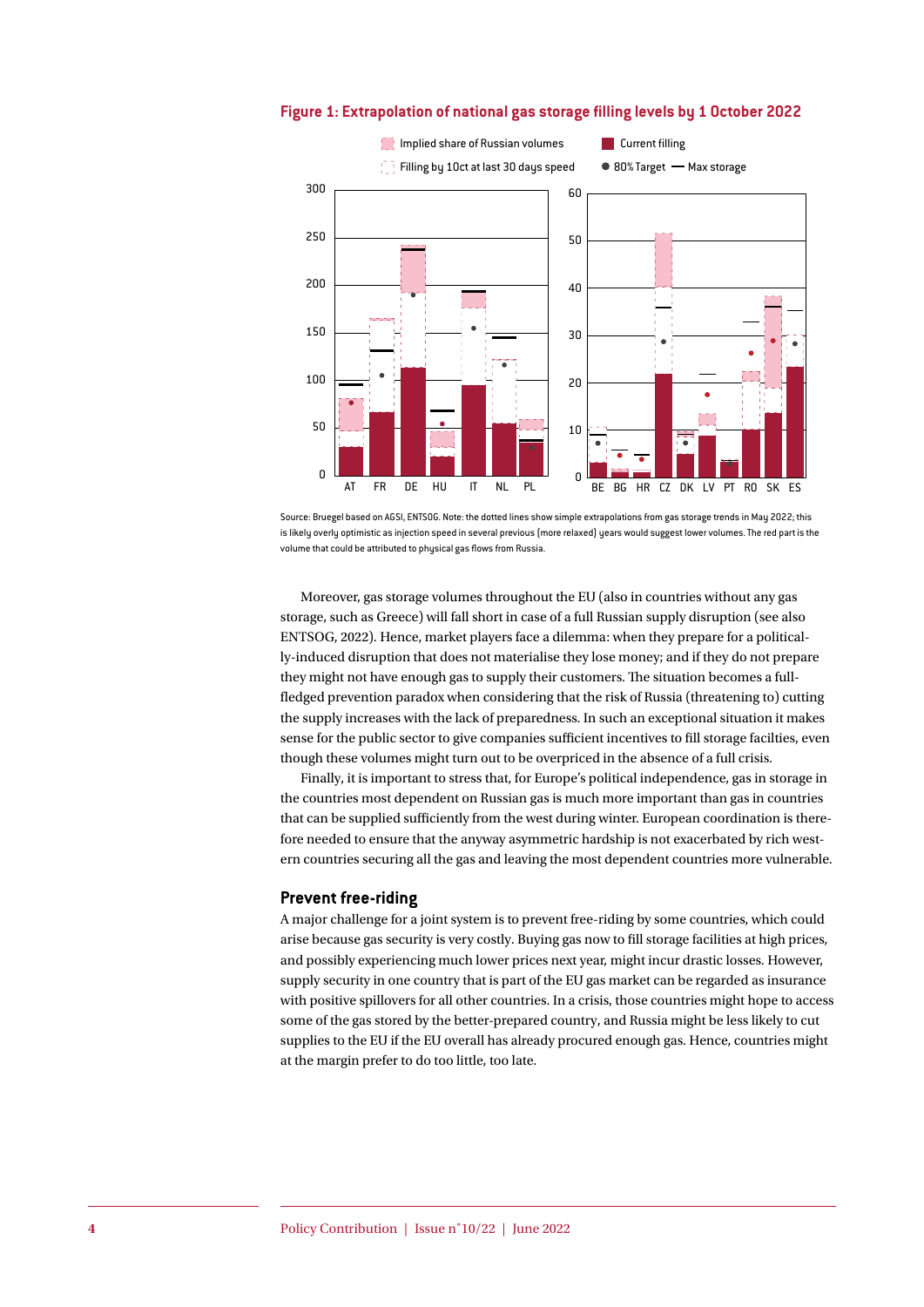#### **Reduce gas costs**

LNG spot prices are at time of writing extremely high. They have risen from significantly below \$10/mmbtu<sup>5</sup> before 2020 to substantially more than \$20/mmbtu after Russia's invasion. But the global market for spot delivery of LNG cargos is not organised as a liquid and transparent energy exchange that converges on a single price for all exchanges. Rather it is dominated by opaque bilateral and brokered deals between buyers, traders and sellers. Accordingly, small first-time buyers are at serious risk of being shortchanged by established sellers. By pooling demand, EU countries can eliminate the risk of outbidding each other and attract gas at more attractive prices. Furthermore, for smaller credit-constrained countries or companies, participating in a wider initiative with European backing will lower the risk premium. This is especially important given volatile energy prices and the high risks energy companies face currently.

#### **Pool administrative capability**

Small exposed countries typically do not have administrative expertise in purchasing LNG, and would benefit from pooling of technical capacity.

#### **Ensure solidarity and internal market integrity**

Competition between countries for emergency gas supplies will not only push prices higher. It will also threaten unequal distribution across the EU, which is not seen as 'fair'. There is an urgent need for coordination to help poorer countries, and those most exposed to a Russian cut-off. National subsidies for storage refilling (as seen in Germany, Austria and Czechia) imply that these volumes in a crisis might not be shared. Excessive reliance on national public gas procurement may result in cross-border flows being stopped. Instead, volumes of gas mutualised at the EU level can be a vital tool in maintaining price signals and cross-border flows, to ensure that markets do not stop functioning.

Joint gas procurement would thus have both a direct energy-security implication and a wider political purpose. It would reduce the risk of fragmentation within the EU in case of a full supply disruption by translating formal solidarity provisions<sup>6</sup> into a tangible mechanism that shares the cost of preparation and implies credible rules for allocating gas in case of a disruption. At best, such credible preparation might actually reduce the risk of Russia seeking to test European solidarity.

## **3 Issues arising from joint procurement**

When establishing a joint procurement scheme, a number of challenges will arise.

#### **Avoid crowding out private purchasing**

Joint procurement should be designed so it does not disincentivise the exploiting of other supply options, such as the maximisation of import volumes from long-term contracts or own production assets. A joint procurement scheme might outbid (in terms of price, financing conditions, contract length) some legacy supplier-client relationships and hence run against the idea of the system. It would, for example, make little sense if the system buys more gas from Algeria or Azerbaijan by outbidding partners that could have obtained this gas on better conditions. On a more macro level, additional buying from the mechanism will drive up international gas prices and discourage individual companies from buying to ensure their own supplies.

<sup>5</sup> Mmbtu (million British thermal units) is the volume unit used for pricing LNG by the most-established Platts Japan/Korea Marker (JKM). As 1 Mmbtu = 0.29 MWh, \$20/mmbtu ~ €70/MWh.

<sup>6</sup> From the EU Treaty and the Security of Gas Supply Regulation ((EU) 2017/1938).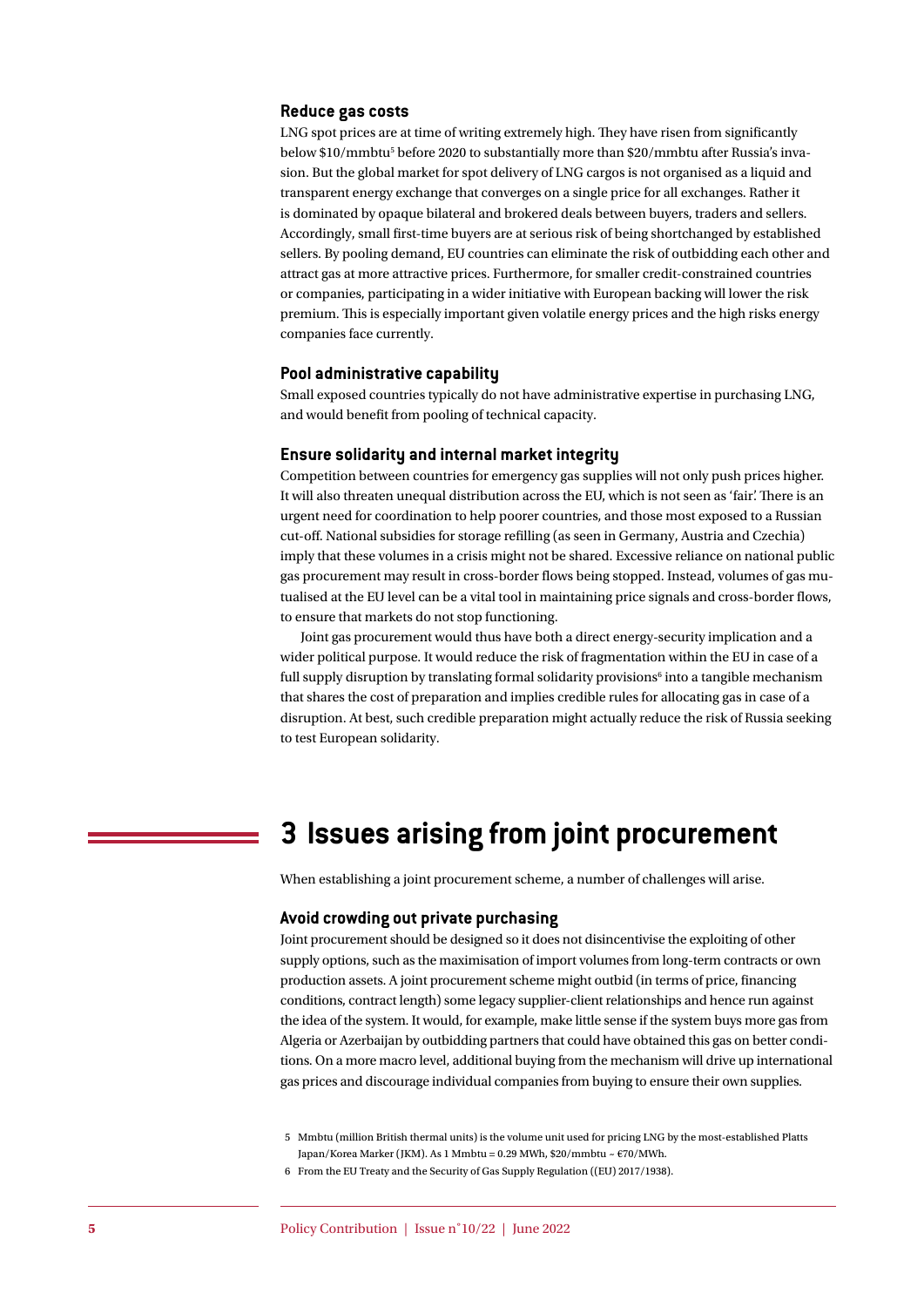A further risk relates to the time at which procured gas might be brought to the market. As markets will anticipate this, the corresponding forward/futures prices will be driven down for the period when this gas is expected to hit the market. As publicly procured and stored gas in principle increases prices in the buying/injecting period (spring, summer) and reduces prices in the selling/withdrawing period (winter), companies have less interest in maintaining storage themselves outside of the system. It is a challenge to design a system that does not (massively) crowd out private purchases.

#### **Working with, not against, the market**

Joint procurement should not threaten but should support the EU internal energy market and cross-border/region trading of gas. Excessive or inefficient state intervention could weaken price signals. A light-touch approach is preferable, which addresses externalities (emergency nature of sudden cut-off of Russian gas) but allows markets to still allocate most volumes.

#### **Giving companies incentives to participate in the scheme**

The more companies the new entity represents, the better it will be: the new entity will have greater leverage in relation to suppliers and will therefore obtain better purchasing conditions. Mutualisation also makes more sense if participation is broad and diverse. The EU Platform needs to be large and strong enough to succeed. When it comes to the incentives given to companies to persuade them to participate in the scheme, two elements should be considered. First, the business entity should complement current market design. Companies that benefit from good prices and other conditions in their long-term contracts will not have to lose them to join the platform. Moreover, acting individually will make their additional purchases more costly. Second, the new entity is formed to respond to short-term contingencies and participation can therefore be time-limited (eg on an annual basis). The decision to be part of the joint venture will therefore be low-risk.

#### **Delivering gas where it is needed**

The gas system must be adapted to bring gas to where it is needed, often flowing in directions atypical to the operation of gas markets and operators in preceding years. It will be a challenge to coordinate this and incentivise delivery of gas to priority areas, particularly in the case of a disruption to Russian supply.

What would happen if Russian gas supplies stop in the summer? As the current storage injection flow is greater than Russian pipeline imports, it is possible in theory to cover current demand while filling some storage at a much lower rate. However physical capacity limitations may limit delivery throughout Europe, and some storage withdrawals might be needed to compensate for lack of supply. In order to meet the 80 percent refilling target, greater intervention would be required from the EU Platform to ensure that the most-exposed storage sites are filled.

Disrupted Russian gas supplies would probably lead to higher wholesale prices and a further reduction of demand. Depending on the new supply/demand balance, emergency plans may be triggered in some EU countries to further reduce demand (eg calls to reduce temperatures in homes, offices and public buildings; demand curtailment in power and industry) and allocate available gas between countries according to the emergency plans drafted by EU countries in line with the Security of Gas Supply Regulation ((EU) 2017/1938).

Gas infrastructure operators would experience further changes in gas flows that may result in new network configurations. Cooperation between gas transmission system operators (TSOs) and competent authorities, and coordination at EU level, would be essential to limit demand disruption to the greatest extent possible.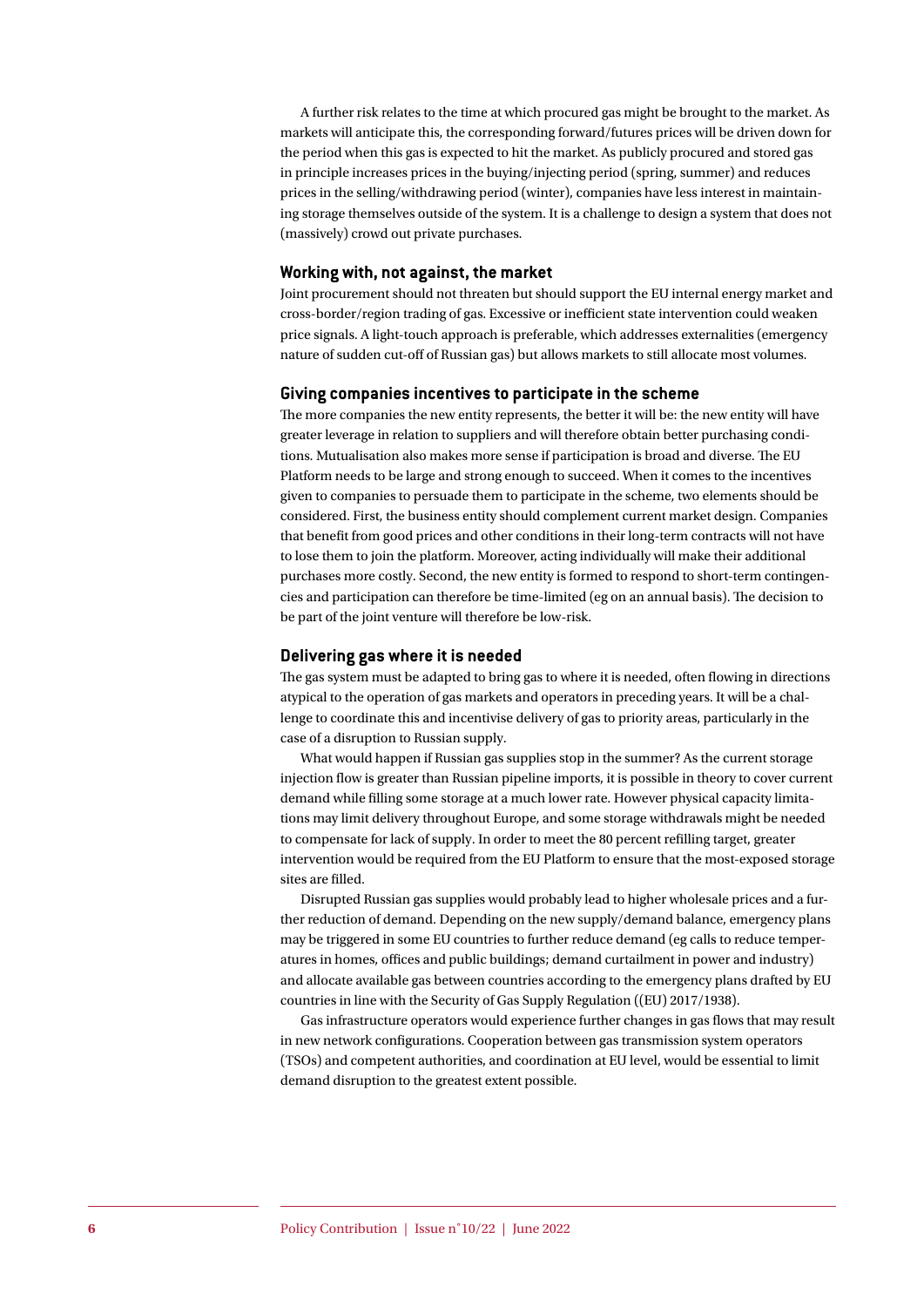#### **Box 1: Gas market response so far**

The gas supply and demand situation in mid 2022 can be summarised as follows:

- 1. Low but stable EU domestic production; stable Norwegian and Algerian imports;
- 2. Increase of LNG imports thanks to high prices paid by EU purchasers;
- 3. Reduction of imports from Russia by pipeline, also because of supply cuts to Poland, Bulgaria and Finland;
- 4. Lower gas consumption across Europe, mainly in the industry and power sectors, because of the high wholesale prices.

The gas infrastructure situation can be summarised as follows:

- 1. Russian gas flows: reduced from Ukraine, stopped from Belarus; Nord Stream 1 to Germany maintained at full capacity, Nord Stream 2 not opened; Turkstream flows marginally above 2021 values;
- 2. LNG flows increased, mostly in Poland, Lithuania, the United Kingdom, France, the Netherlands and Belgium, sometimes close to capacity;
- 3. Consequently, the west-east divide between predominantly Norwegian/LNG supplies in the West and Russian pipeline gas supplies in the East, is shifting from a line west of Germany/Switzerland/Italy to a line east of Germany/Austria/Italy, while some transit routes are congested (UK to Belgium and Netherlands; Belgium to Germany, Spain to France, TAP);
- 4. Seasonal storage advancing faster than usual, also driven by incentive policies in some countries;
- 5. Gas infrastructure operators experience major changes in gas flows and optimise capacity in the new market conditions. However, infrastructure limitations (eg lack of sufficient Spain-France interconnection capacity) prevent LNG imports at maximum capacity at all terminals.

#### **Expertise not typically available in public administrations required urgently**

Signing gas contracts requires significant legal and commercial expertise and experience. Gas supply contracts specify not only volumes and prices, but also contract duration point, time of delivery and many other provisions. Some of these elements can be negotiated with the seller to obtain an arrangement that balances the interests of the buyer and the seller (for example, at which port to deliver the LNG); other elements depend on the chosen seller (gas from Azerbaijan can only arrive via the given pipeline infrastructure); and sometimes it might make sense to combine elements from different providers (eg original supply, insurance, shipping, financing).

Private companies are currently responsible for executing these contracts and accordingly host the expertise. It would be a challenge for a public administration to adapt rapidly to this situation, and where possible a light-touch approach is desirable, as well as close cooperation with the private sector.

#### **Overlap with legacy contracts**

Many commercial transactions are involved in bringing gas from a gas field into a gas storage facility. Each stage may be based on long-term legacy contracts. Emergency gas procurement would by necessity interact with all these stages – purchase of gas, booking pipeline capacity, booking regasification services, withdrawal of gas, injecting and withdrawing gas from storage. Bottlenecks may arise when one stage of this value chain is at maximum capacity under long-term contracts, eg import capacity at a liquefication terminal being booked, or pipeline capacity being booked. Joint procurement must: a) not infringe on long-term contracts, and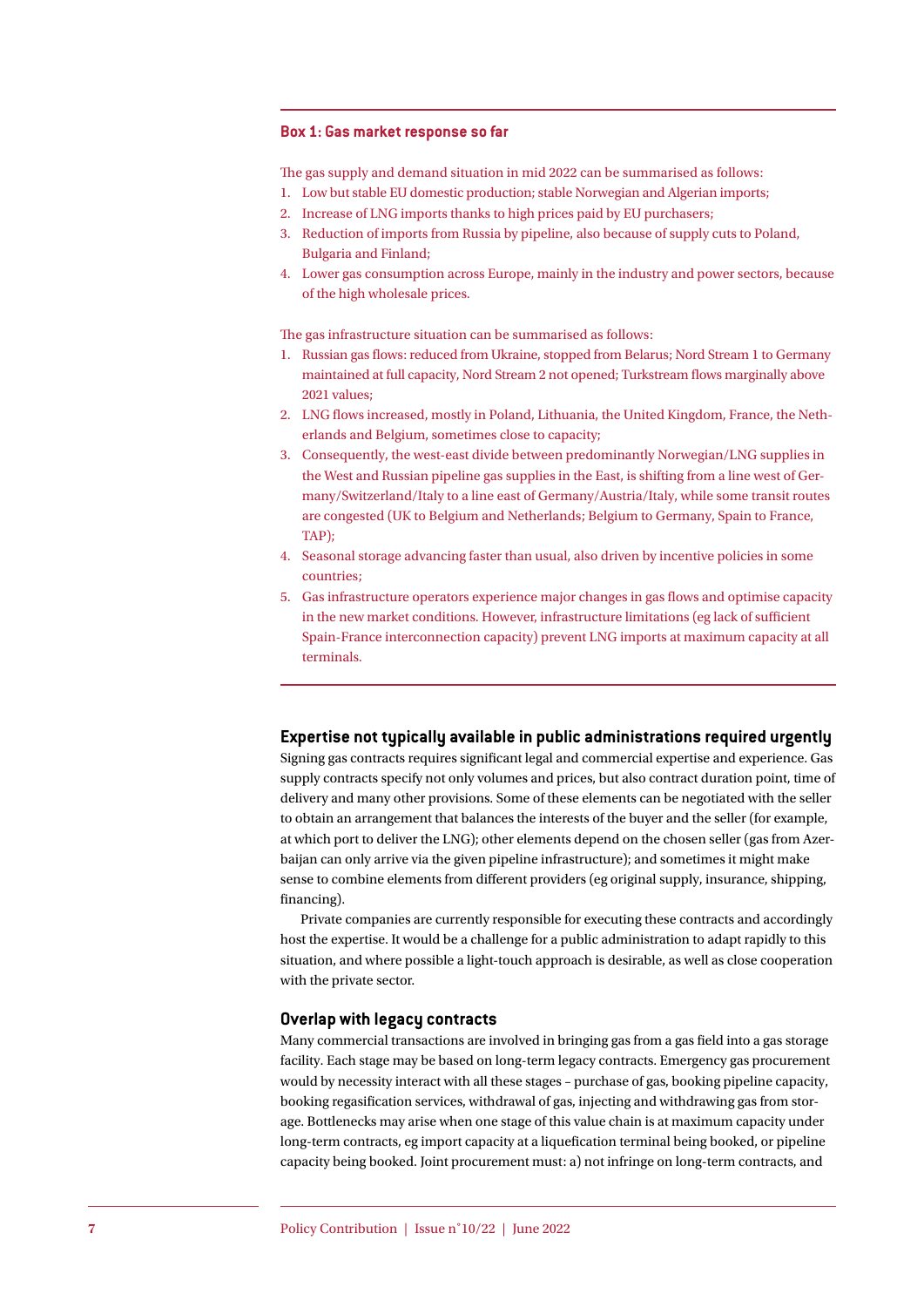b) be aware of the extra complications that will arise from the need to carefully step around long-term contracts.

#### **Firms may abuse market power**

This multi-stage value chain lends itself to certain firms having market power in certain areas. A competitive process for purchasing gas and supplying it to a final storage point in the EU will cross many areas of market power. There is a risk that firms will exploit this to extort extreme mark-ups or public support. For example, a trader or company who has booked pipeline capacity in a certain direction, or storage/withdrawal capacity, may not be willing to sell for a reasonable price.

#### **Compatibility with the EU's energy sector legal framework**

Joint gas procurement needs a sound basis in EU law. In the context we are discussing, the legal framework would be the Security of Gas Supply Regulation ((EU) 2017/1938), as it would be amended by the European Commission's proposal to introduce a storage obligation scheme<sup>7</sup>.

In this context, the following principles need to be respected in order to guarantee the compatibility of the joint procurement mechanism with other EU legal principles:

- Guaranteeing the unchanged execution of long-term gas supply contracts and conclusion of new long-term contracts according to the gas wholesale market rules in the Gas Regulation ((EC) No 715/2009).
- Highlighting the voluntary nature of participation in the mechanism and the freedom to pursue private purchases under the wholesale market rules in the Gas Regulation.
- Introducing specific rules against capacity hoarding, including rules in line with EU competition rules preventing market participants from abusing their market power.
- Establishing a procedure for the development of new network configurations that would respond to the need under the joint purchase mechanism, based on the supply corridors established by the Security of Gas Supply Regulation.
- Aligning the joint purchase mechanism with the rules of the new gas storage filling obligation to be introduced into the Security of Gas Supply Regulation.
- Aligning the development of a subsidy scheme (eg contract for difference) with EU state aid rules.

It should be noted that this legal set-up is only applicable for the joint purchase mechanism with its limited scope as an emergency measure. If the mechanism was extended to the joint purchase of all sorts of molecules (natural gas, LNG, hydrogen), it should be given a legal basis under the new Gas Regulation.

## **4 Proposals**

We make two proposals for the EU Platform that would pursue the objectives and address the challenges we have discussed. The two proposals are complementary. Both are inspired by national schemes, lending valuable experience. There is ample room to adjust them to the EU context.

<sup>7</sup> The gas storage requirement will, in principle, apply from summer 2022; see [https://ec.europa.eu/commission/]( https://ec.europa.eu/commission/presscorner/detail/en/ip_22_1936) [presscorner/detail/en/ip\\_22\\_1936]( https://ec.europa.eu/commission/presscorner/detail/en/ip_22_1936).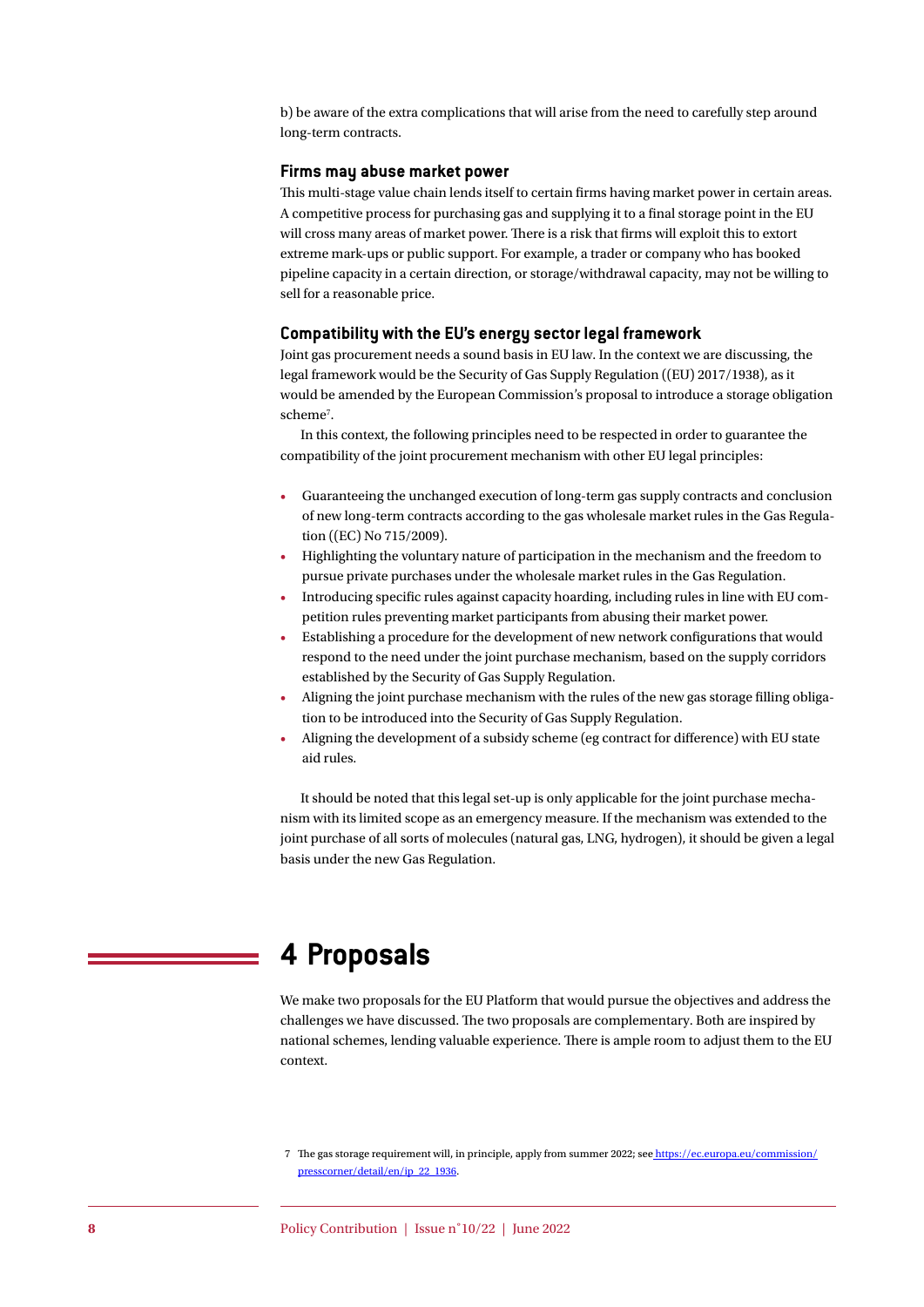#### **Proposal 1: EU Strategic Storage Based Options**

Our first proposal is inspired by the Strategic Storage Based Options (SSBO) scheme recently tested in the German and Austrian markets<sup>8</sup>. Via auctions, the market operator purchases supply for delivery to, and physical storage at, each participating storage site at a given time. For example, one lot could be for: 'filling 500 million cubic metres (mcm) into Rehden by 1 August'. Storage capacity holders must meet certain fill levels throughout the winter. That is, the privately owned volume is permitted to be released only at, say, 100 mcm per winter month maximum (no minimum). In addition, a defined percentage of the contracted storage volume would be reserved for a call option until the end of the performance period for call-off by the market operator at any time. The rationale is to ensure that sufficient stored volumes remains in place throughout the winter months to be prepared for a Russian cut-off, and that high prices in November do not incentivise rapid emptying of storage.

A centralised, state-of-the-art auction platform would be designed to mitigate market power (including bid-rigging, artificial congestion creation, upstream coordination) and to facilitate substitution across purchase timing, performance periods and storage sites.

The cost of filling would be shared between participating countries. Cost sharing should be based on dependence on Russian gas and GDP *per capita*, to reflect the benefits of filled storage to participating member states and their financial capabilities. In return, the mechanism would ensure that gas purchased through it will be distributed among participating member states based on competitive prices. A requirement for joining the mechanism would be that participants commit to allowing market-based flows of gas to continue across borders. This may be extended also to other forms of market intervention (eg excessive gas-price subsidies for heavy industry).

In this way, the mechanism would support the filling of storage facilities across Europe, based on a solidarity-based joint-purchasing strategy, and would also prevent opportunistic behavior in a crisis by establishing the price mechanism as a coordination and allocation mechanism. This would provide an incentive for EU countries that rely on cross-border trade in a crisis to support joint efforts to fill European storage facilities.

#### **Figure 2: Strategic Storage Based Options for Europe**



8 See press release of 4 May 2022: [https://www.tradinghub.eu/Portals/0/DLC%20Presse/20220504\\_Press%20Release.](https://www.tradinghub.eu/Portals/0/DLC%20Presse/20220504_Press%20Release.pdf) [pdf](https://www.tradinghub.eu/Portals/0/DLC%20Presse/20220504_Press%20Release.pdf).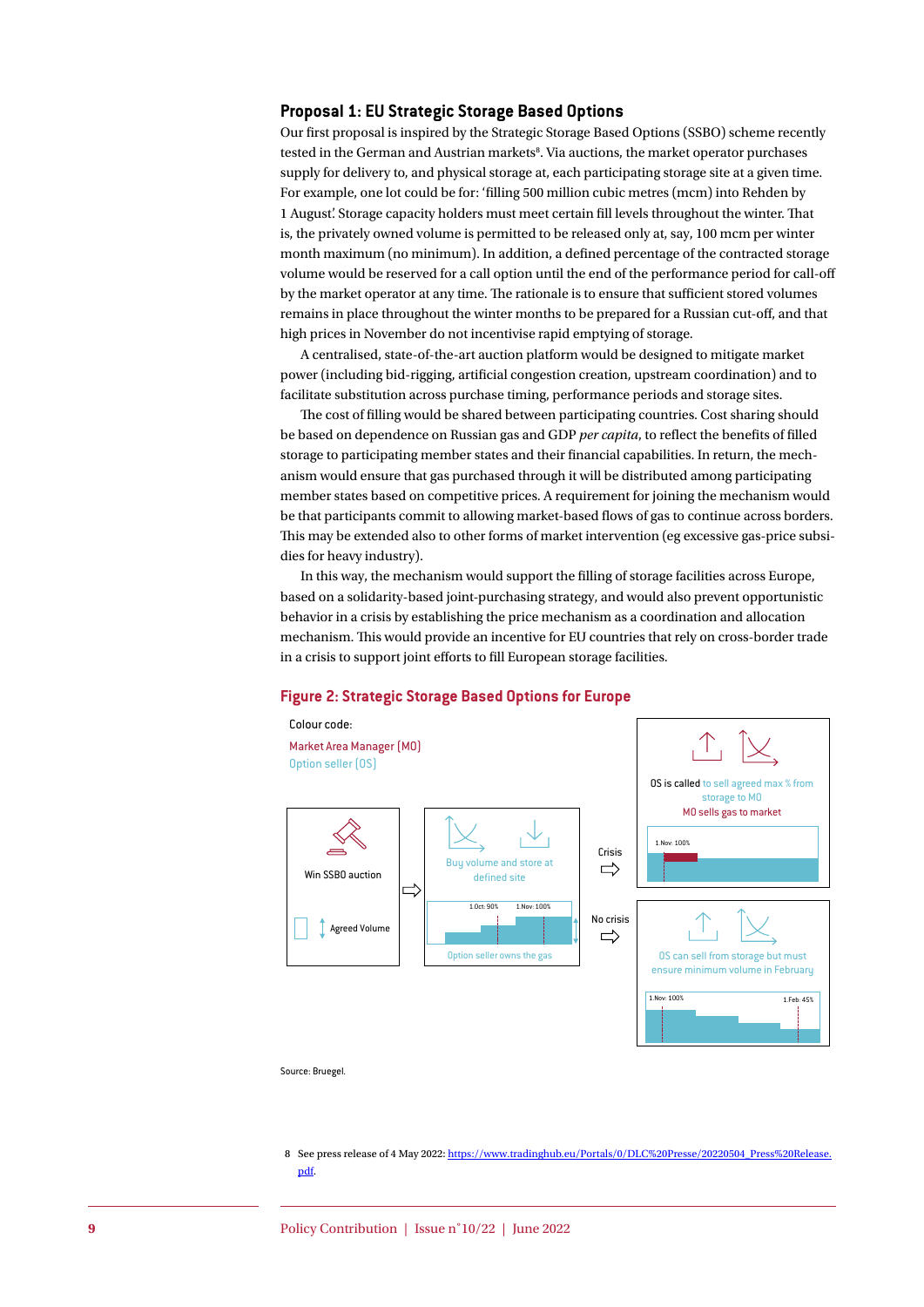The first German SSBO auction bought 48 TWh of SSBOs (total German storage capacity is 237 TWh) for a option premium of €371 million, implying €7.70/MWh of fixed cost only to ensure storage filling. On top, the average surcharge at which the contractual drawdown volume (20 percent) could be requested by the market operator was at €12 /MWh above the day-ahead spot-price.

Heroically extrapoliting the idiosyncratic German auction results to cover all of Europe's storage would suggest that the total cost of the scheme could be in the order of €10 billion<sup>9</sup>.

The auction system would allow different prices to be achieved for different countries. For example, bidding for storage in the Iberian peninsula could be expected at very low prices because storage facilties there are already quite full and there is no reliance on Russia. Poland, too, with already well-filled storage facilties, should prove a low-bid zone. Conversely, areas that are highly reliant on Russia and have limited alternatives (eg Bulgaria, Hungary) would likely see higher prices. Implictly, support is then targeted to the most-exposed regions.

#### **Proposal 2: An EU two-sided auction for LNG deliveries**

Proposal 2 complements Proposal 1; it pursues a different goal but follows a similar market logic. It addresses concerns that European buyers are outbidding each other (including in terms of political concessions) in the opaque and extremely tight international gas market, and that smaller/less-experienced players might find it difficult to activate competitive supplies to replace a potential shortfall of Russian volumes at short notice. Hence the proposed platform for emergency imports should not compete with established gas exchanges (eg TTF), overthe-counter bulletin boards and other trading platforms. The proposed platform should be time-limited (initially for winter 2022/23) and restricted to additional volumes of LNG.

Transactions would consist of three steps. First, demand would be determined based on indications of volumes required and where (and what the maximum price might be). This could for example consist of 50 percent of the Russian gas deliveries to a country in 2021. Gas infrastructure operators (TSOs, storage system operators and LNG system operators), and the European Network of Transmission System Operators for Gas, the EU Agency for the Cooperation of Energy Regulators and the European Commission would play key roles in assessing target volumes, timing and location, and in final bid/offer selection. This would be in order to avoid physical congestion and find solutions that would not work with the in-place network access rules.

Centrally determined target volumes will allow relevant products to be defined. The definition of the product will have to trade-off liquidity/competition (a rather general definition) and expediency (a very specific definition). One way to resolve this trade-off to some extent could be to define a product (delivery during a certain period to a certain place; eg 1 TWh/day in December to the Baumgarten gas hub – a point in Austria that is gaswise well connected to East and West) and allow bidders on both sides to propose mark-ups/downs based on clearly-defined deviations from this standard product (eg for delivery to the Slovak border, a  $\epsilon$ 10/MWh mark-up; for delivery in January, a €5/MWh mark-up).

In a second step the platform would collect binding offers for volumes on international markets, including from suppliers brought into the tender by means of coordinated international outreach. In parallel, the platform would collect binding bids for the defined products from eligible buyers.

Finally, the platform would try to match sellers' offers and buyers' bids in terms of volume, delivery time and location. A subsidy might be implied by promising to cover the potential price differential between buying price and selling revenue, eg up to the amount needed to achieve a certain predetermined matching volume. The handling cost would also be mutualised.

<sup>9</sup> Assuming that all eligible countries participate and all participating countries want to completely fill their storage facilties, the scheme would cover up to 1200 TWh (for Ukraine, we assume one-third filling of the huge storage facilities = 110 TWh). If we assume that the German auction result of €7.70/MWh for the option premium is some guide, the cost of the scheme – only for the filling part – would be about €10 billion for winter 2022-23.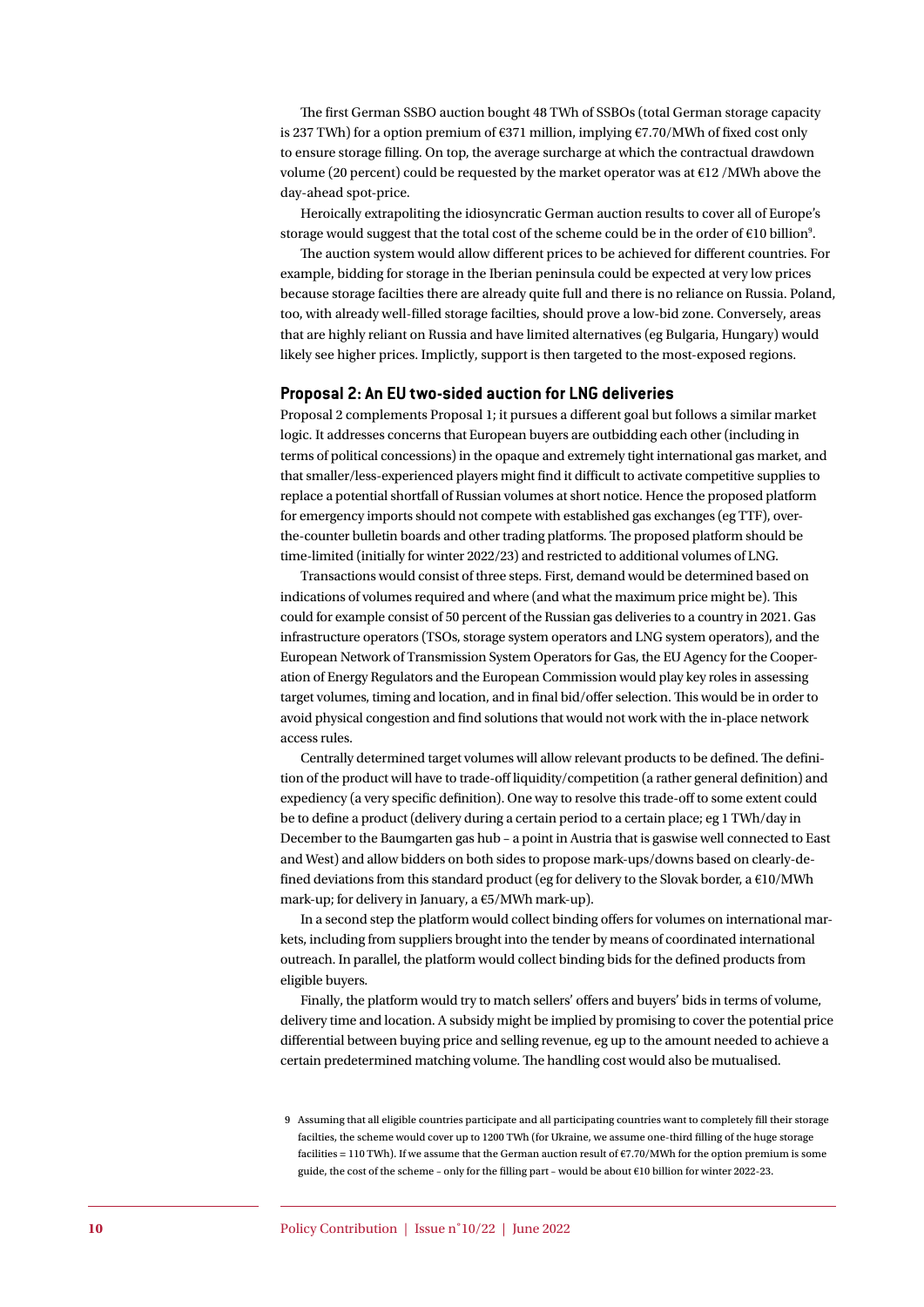#### **Figure 3: LNG procurement platform for Europe**



Source: Bruegel.

The support level will depend on the covered volume and the price difference between bids and offers. For 750 TWh (about half of Russian supplies in 2020 or 2021) and a mark-up to meet the desired demand level of  $E10/MWh$ , support would amount to to  $E7.5$  billion. The tool might also be designed to put a fixed ceiling on the support level, and thus determine volumes.

This approach would carry some risks. The most critical is a lack of liquidity. If there are too few participants on one side of the trade, the platform might raise expectations it cannot fulfil, which might at worst deter participation. The hope would be that the expectation of a certain level of subsidy would lure buyers and sellers into the platform.

Another issue is that incumbent market players might game the system to extract subsidies. A dominant player either on the sell or buy side could also be active on the other side to create unmet demand/supply. Rules to reduce such risks would be desirable. Finally, it will be a challenge to ensure additionality of the volumes, and not to only redistribute offers that would anyway go to European buyers.

#### **Complementarity of the two proposals**

The two proposals fulfill different functions and can run side by side. If well-designed, support provided through one tool might reduce the cost of the other tool.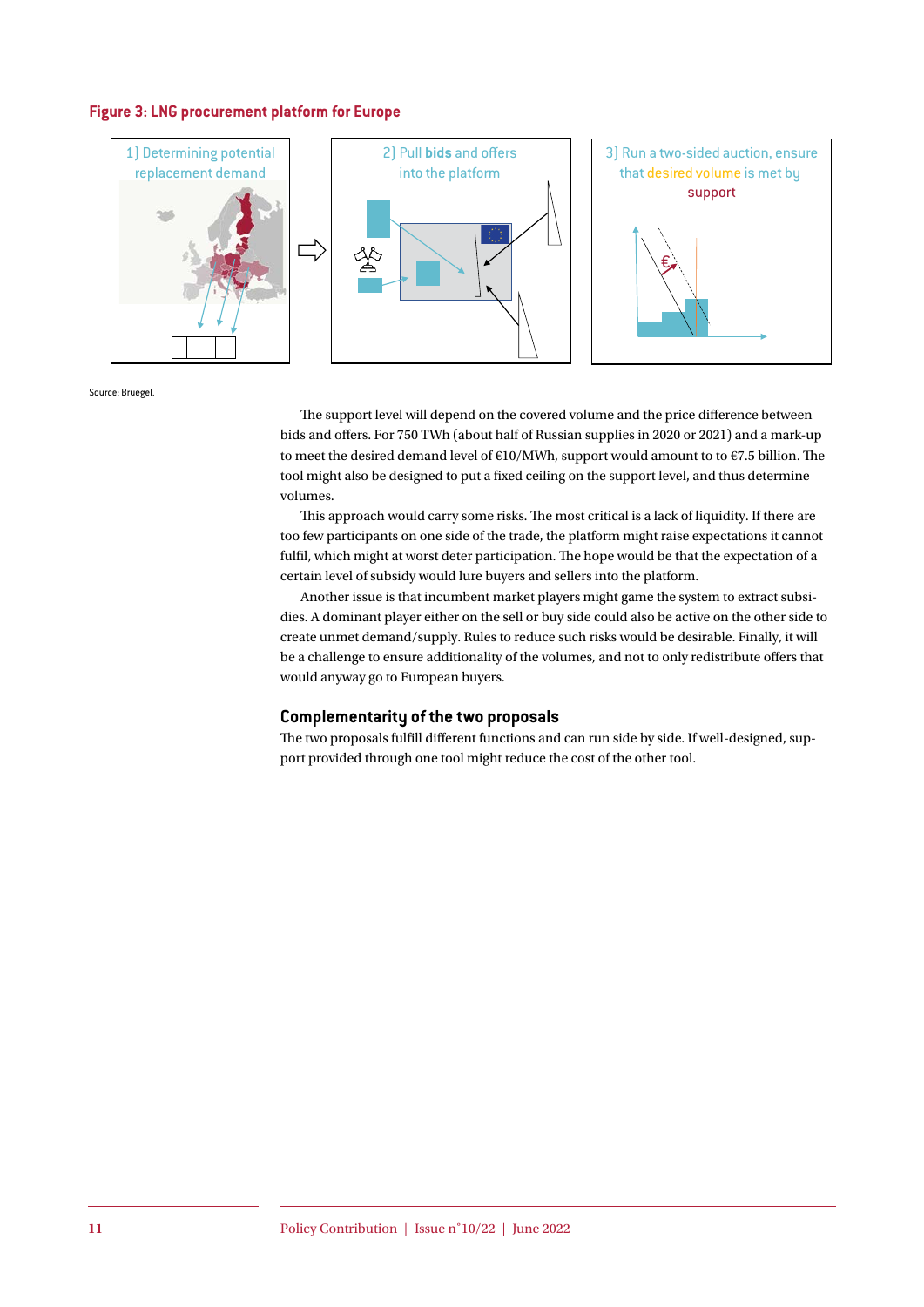#### **Table 1: Side by side operation of the two proposals:**

|                                                           | Proposal 1: joint auctioning<br>of SSBOs | Proposal 2: joint procurement<br>of replacement LNG |
|-----------------------------------------------------------|------------------------------------------|-----------------------------------------------------|
| Reap benefits of<br>collaboration                         |                                          |                                                     |
| Pool administrative<br>capabilities                       |                                          | X                                                   |
| Pool diplomatic support                                   |                                          | X                                                   |
| Risk reduction and<br>mutualisation                       | $\mathbf X$                              | X                                                   |
| Demand pooling for better<br>prices                       |                                          | $\mathbf X$                                         |
| Coordinate storage filling<br>[dependent countries first] | $\mathbf x$                              |                                                     |
| Prevent risks of<br>non-collaboration                     |                                          |                                                     |
| Overbidding                                               | $\mathbf X$                              | X                                                   |
| Free-riding                                               | $\mathbf x$                              | X                                                   |
| Market breaking in a crisis<br>situation                  | $\mathbf x$                              | X                                                   |

Source: Bruegel.

Many EU countries have national tools to incentivise market players to fill gas storage facilities (ACER, 2022). The cost is typically passed on to gas consumers. In case an EU mechanism co-finances some of the cost involved in companies provisioning volumes, it must be ensured that companies do not benefit twice. In principle, this should be possible. Moreover, it would be desirable that countries that already have instruments for storage filling benefit from the European instruments we propose, as this would socialise the cost to countries that before were free-riding.

Most importantly, the proposals would complement the gas-supply security provided by gas markets themselves. Both tools would be conditional on a commitment by member states to not restrict market-based cross-border flows, and thus the proposals support the most efficient (and depoliticised) allocation of scarce gas volumes in a crisis situation.

# **5 Conclusion**

Europe needs urgently to scale up its preparations in case of full interruption of Russian gas supplies in the winter of 2022-2023 – a scenario that cannot be dismissed given the current circumstances. The EU should develop the EU Platform into an effective tool for safeguarding gas supply in the near term. The Platform needs to focus first on filling storage facilities ahead of the winter, providing sufficient additional imports throughout the year to compensate for shortfalls from Russia and on developing mechanisms to ensure cross-border flows of gas are maintained even in a disruption scenario.

The EU Platform, if set up as we have outlined, might evolve subsequently into a broader